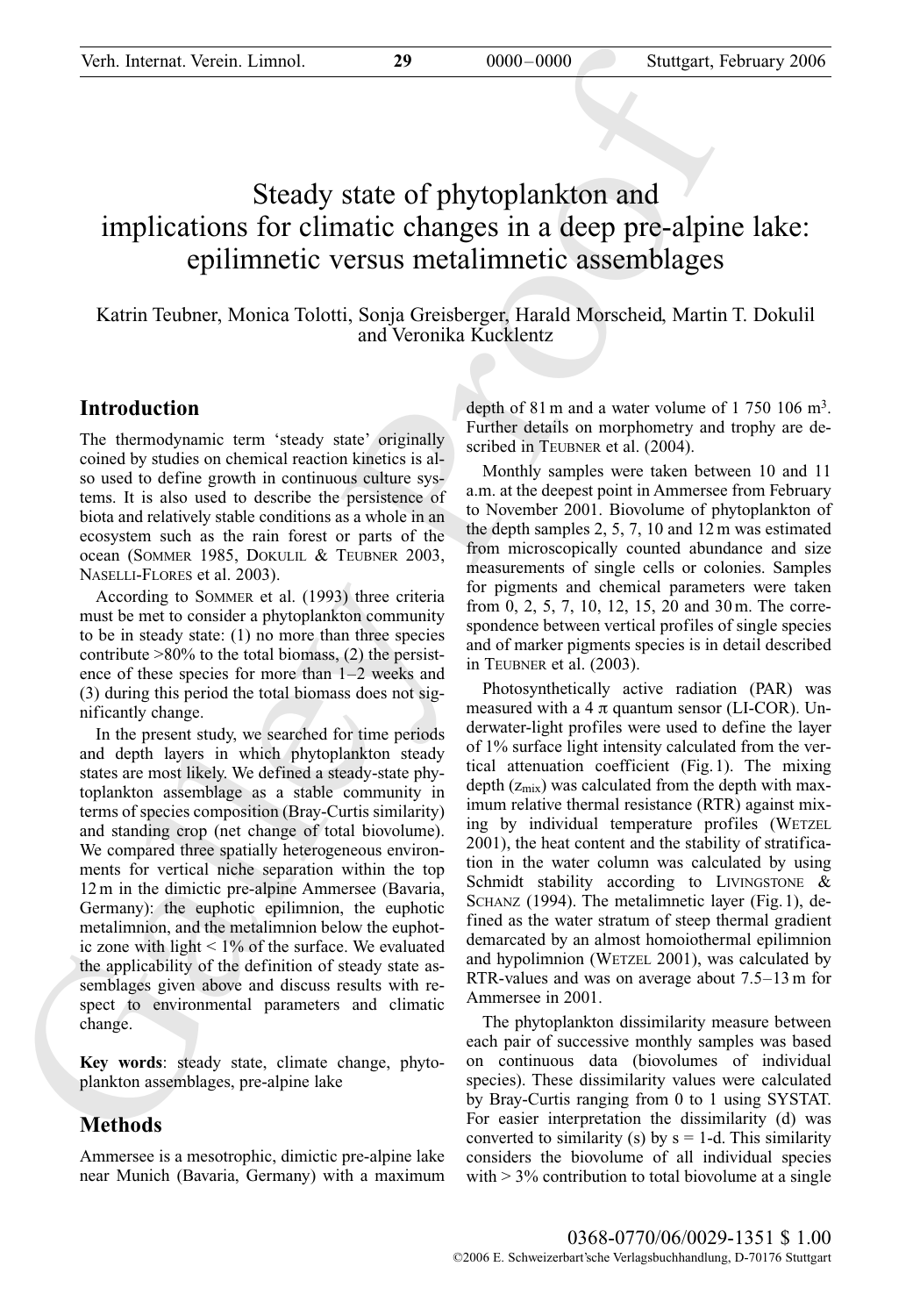

Fig.1. Thermal stratification and vertical distribution of chlorophyll-*a* along the light gradient in July in Ammersee. The metalimnion layer is shown by dotted lines following RTR-values (WETZEL 2001), the euphotic zone by a light intensity > 1%. Chlorophyll-*a* was abundant in all three layers: the euphotic epilimnion, the euphotic metalimnion and the metalimnion with  $\leq 1\%$ . The epilimnetic chlorophyll maximum (ECM) is related to 10% light, the deep chlorophyll maximum to about 1% light.

depth  $(n = 80)$ , including nonobligate autotrophic taxa such as *Gymnodinium helveticum*. Net change of phytoplankton biomass  $k_p = \frac{\ln p_2 - \ln p_1}{t_2 - t_1}$  as  $d^{-1}$  was calculated in the same time-intervals as Bray-Curtis similarity.

### **Results**

A taxonomic list of the phytoplankton species, along with light micrographs and detailed descriptions of the flagellates, the vertical distribution pattern of algal species, chlorophylls and specific carotenoids present in the dimictic pre-alpine Ammersee for the year 2001, are given in detail in TEUBNER et al. 2003. Among 83 identified taxa, dominant species alternated seasonally and reached significant biovolumes in both the epi- and the metalimnion (*Planktothrix rubescens* > *Ceratium hirundinella* > unicellular centric diatoms > *Asterionella formosa* > *Fragilaria* spp. > *Anabaena lemmermannii* > *Phacotus lenticularis* and less frequent *Rhodomonas minuta*). A deep chorophyll maximum, mainly by *P. rubescens*, was common in this deep mesotrophic lake. During summer stratification from 1997 to 2001, the

metalimnetic phytoplankton below the euphotic zone reached biovolumes that were on average 30% higher than those in the epilimnion (TEUBNER et al. 2004).

As an example of thermal stratification with multiple thermoclines and the deep chlorophyll maximum (Fig.1), we distinguished three spatially heterogeneous environments for vertical niche separation within the top 12 m: the euphotic epilimnion represented by the 2 and 5 m samples; the euphotic metalimnion around 7 m; and the metalimnion below the euphotic zone with dim-light  $< 1\%$  (10 and 12 m sample).

Both aspects of steady state phytoplankton assemblages defined in the introduction are shown (Fig.2). The stability of species composition was measured by Bray-Curtis similarity between monthly samples. The "perfect" equilibrium state measured by Bray-Curtis similarity is theoretical, represented by the value 1 (as percentage is equal to 100%), and would indicate no change of individual biovolumes of species from month to month. The stability of standing crop was evaluated by the net change of total biovolume from one month to the next. The "perfect" equilibrium state in terms of the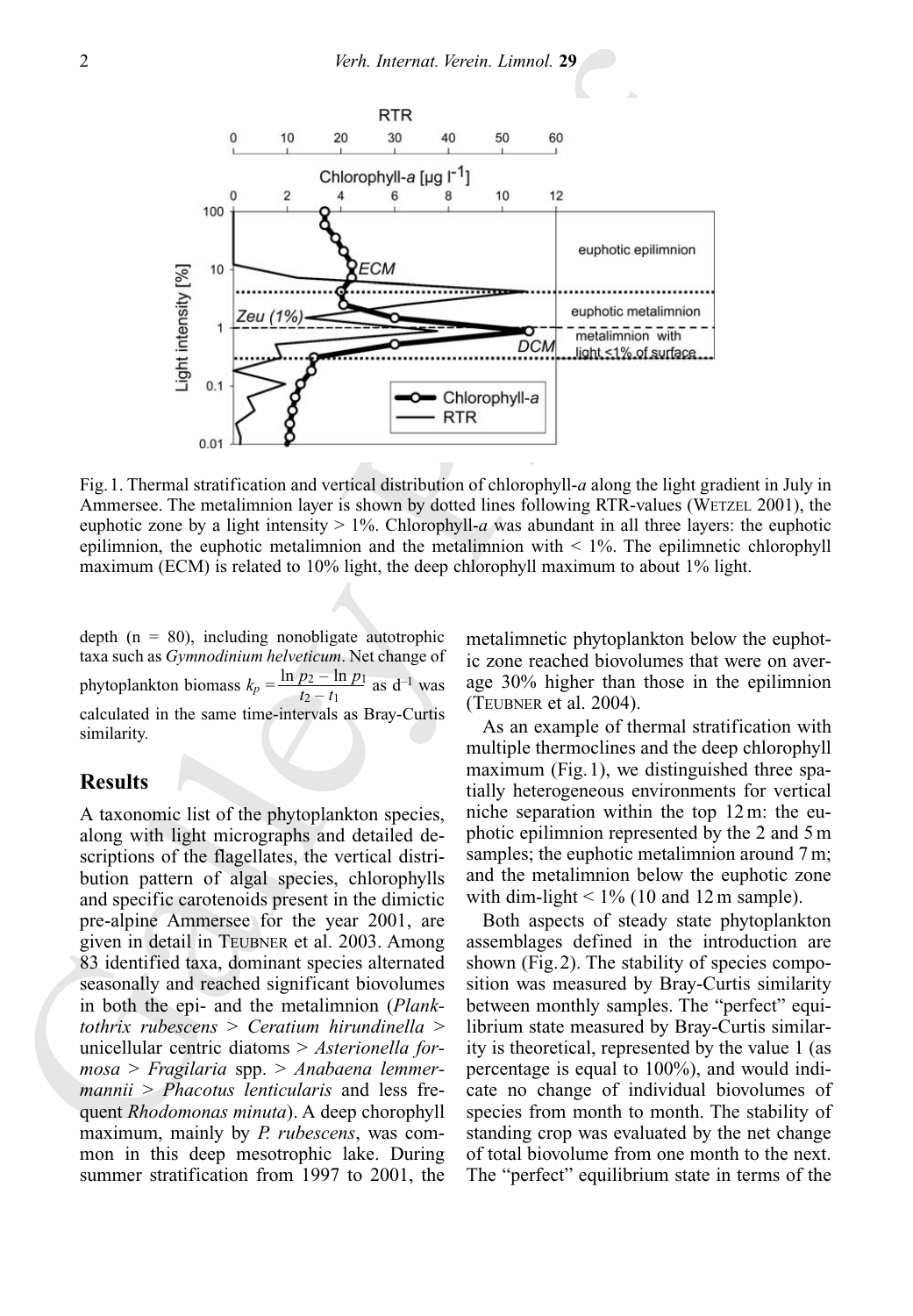

Fig.2. Relationship between the similarity of species composition (Bray-Curtis as measure for the change of individual biovolumes of species from month to month) and the net change of biovolume for the phytoplankton (same time-intervals as for Bray-Curtis) in the euphotic epilimnion (2 and 5 m), the euphotic metalimnion (7 m) and the metalimnion below the euphotic zone with dim-light  $< 1\%$  (10 and 12 m).

standing stock is given by net change values of zero, and indicates no increase or decrease of biomass (i.e. a balance between production and losses). The definition of a steady state assemblage on both ends hold true only for metalimnetic layers at light levels below 1% in Ammersee. High values for similarity of phytoplankton composition of > 80% are reached at almost zero net changes of phytoplankton. The greater the contribution of *P. rubescens*  $> C$ . *hirundinella* > unicellular centric diatoms > *A. formosa* >*Fragilaria* spp. > *A. lemmermannii* > *P. lenticularis* > *R. minuta* to biovolume at metalimnetic depths below the euphotic zone, the higher the Bray-Curtis similarities. In contrast, similarity indices from all euphotic layers never reached 60% and were usually significantly lower, even if biovolume net changes were around zero.

Findings emphasise the nonlinear relationship between the change of species composition and the change of standing crop (Fig.2 and 3A and B). The change of species at the three depth layers was specifically different throughout the year (Fig.2A). In contrast, the time series of the net change rates of phytoplankton biovolume revealed a coherent decreasing trend in all three layers. The two physical parameters, Schmidt stability (B-D, Fig.3) and heat content (F-H, Fig.3), integrate temperature effects over the whole water column. Both parameters can be used as indicators of climatic changes. Values of Bray-Curtis similarity only corresponded well to thermal stratification at the metalimnetic dim-light layer. Highest values of similarity, which means almost no changes in species composition of the metalimnetic layer, were only reached during periods of stable stratification. The net change rates of phytoplankton at all three depth layers corresponded to the heat content (Fig.3 F-H), the mean water temperature and the temperature of the respective strata. In a previous study (TEUBNER et al. 2003) we were searching for relationships between the change of species composition and trophic interaction or environmental parameters, respectively. At all sampling depths within the euphotic zone  $(\leq 7 \text{ m})$  the Bray-Curtis similarity was significantly related only to the biovolume of zooplankton (rotifers and metazoan zooplankton at  $2 m R = 0.73$ , at  $5 m R = 0.60$ , and at 7 m R = 0.65; P < 0.05). We found the opposite indication for the metalimnetic zone below the euphotic depth, 10 and 12 m, which were significantly related to all parameters (ratio of euphotic depth to mixing depth, Schmidt stability, concentration of chlorophyll-*a*) except zooplankton.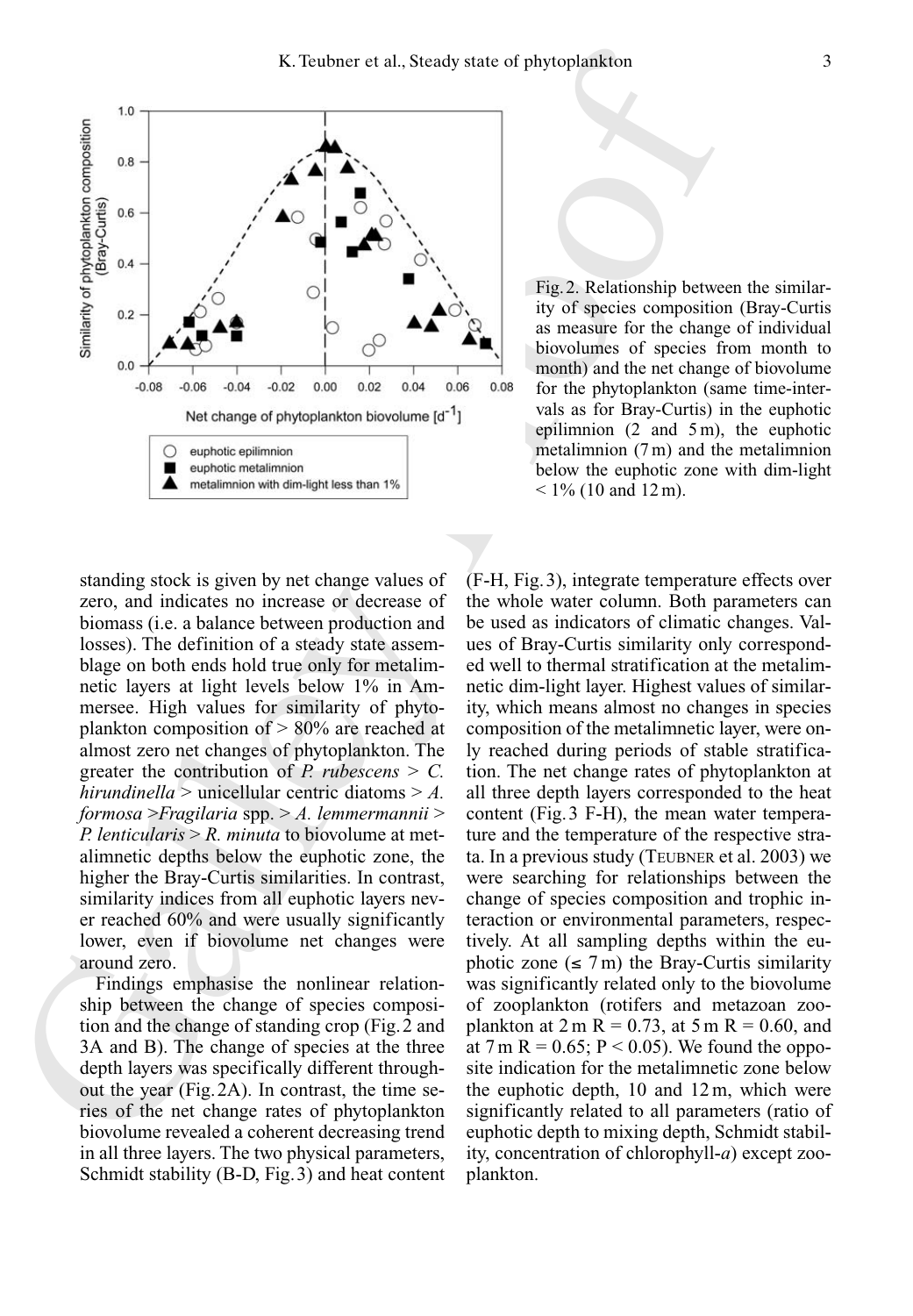

Fig.3. Time series for the change between two successive monthly samples of both the species composition (A, as Bray Curtis) and the biovolume (E, as net change rates) in the euphotic epilimnion (2 and  $5 \text{ m}$ ), the euphotic metalimnion  $(7 \text{ m})$  and the metalimnion below the euphotic zone with dim-light less than 1% (10 and 12 m). The relationship between Bray-Curtis-similarity and thermal stratification (Schmidt stability, B-D) and the heat content (F-H) and net changes respectively is separately shown for the three layers. Schmidt stability and heat content as means between successive monthly data.